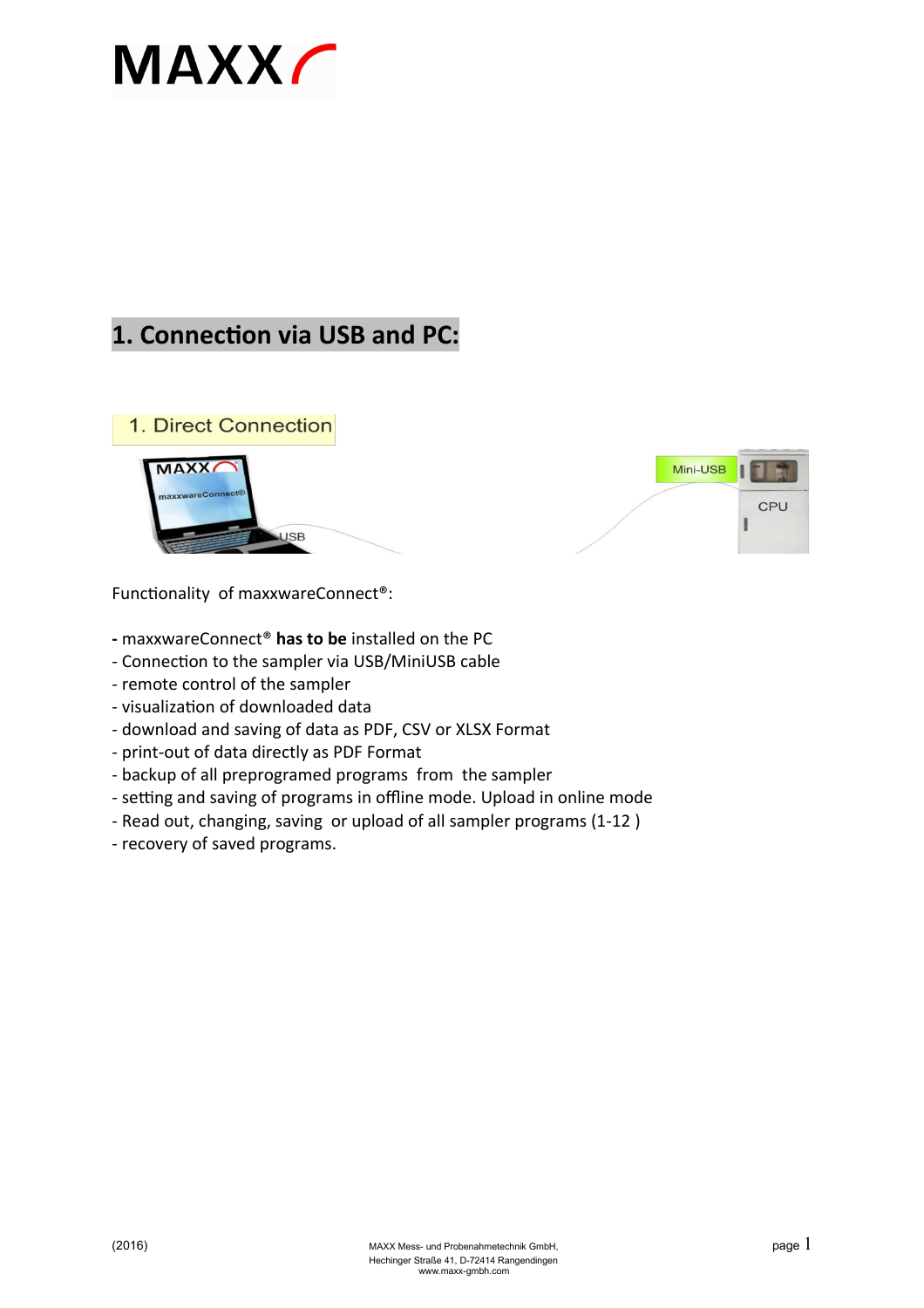## **2. Connection via LAN Modul RJ45**



#### **LAN Modul RJ45**

- + ARM9-SoC
- + 32MB RAM
- + 100 MB Data Memory (2 Year ring memory-FIFO at 1 min interval)
- + Linux OS
- + TCP/IP (RJ45)
- + recording of all CPU Data (like data of sampling cycle, bottle report, error log, temperature etc.)
- + visualization via Webinterface
- + Data-export (PDF, CSV, XLS)
- + E-Mail error messaging
- Connection to the sampler via wired **Network** and IE-browser via IP-address
- Setting of the TCP/IP parameters of the webserver
- SMTP server for notification via e-mail in case of a malfunction
- remote control of the sampler
- visualization of downloaded data
- download and saving of data as PDF, CSV or XLSX Format
- print-out of data directly as PDF Format
- backup of all preprogramed programs from the sampler
- setting and saving of programs in OFFLINE mode. Upload in online mode
- Read out, changing, saving or upload of all samplers programs (1-12 )
- recovery of saved programs.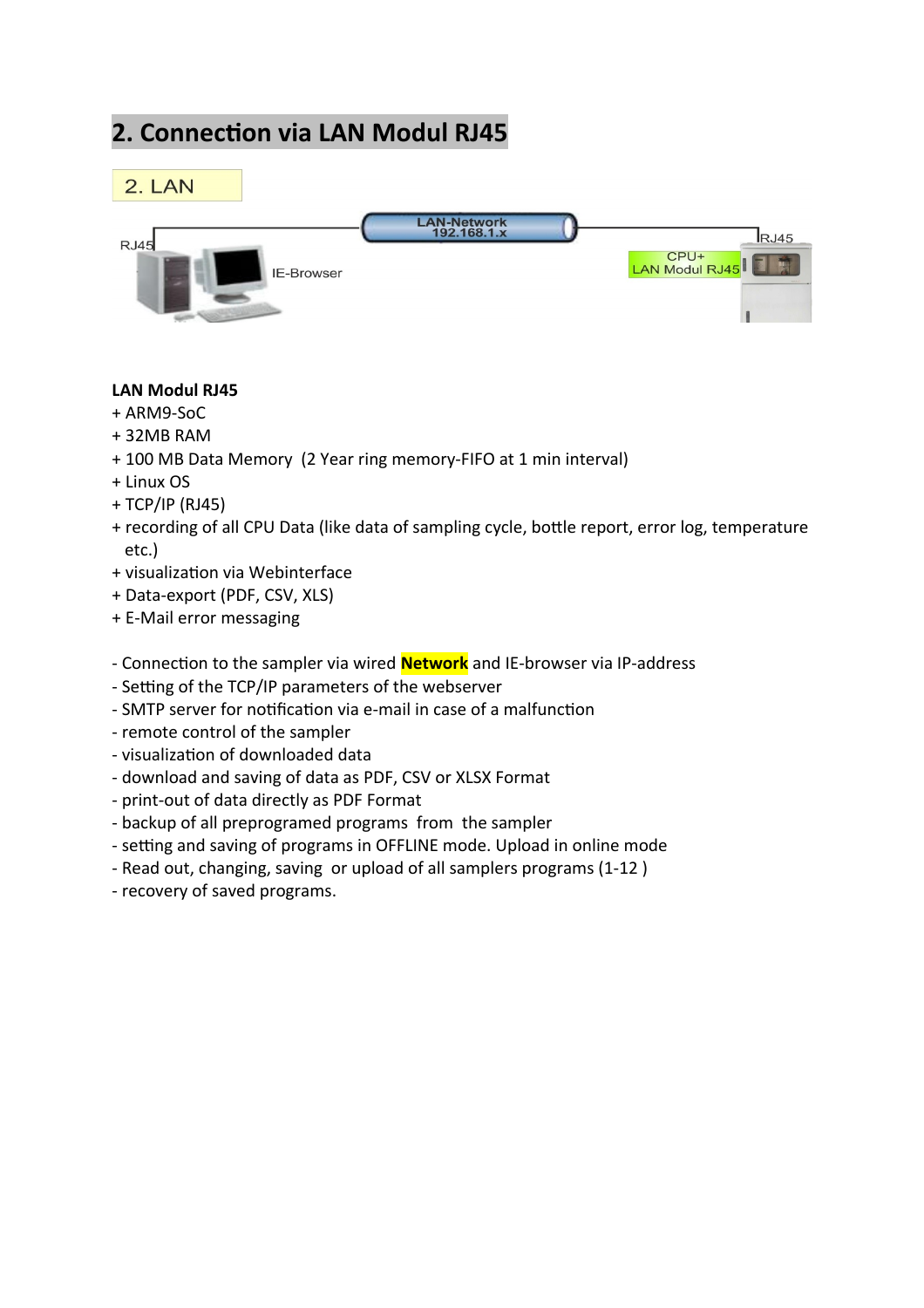# **MAXX**

## **3. Connection via LAN RJ45 Modul +/GPRS-UMTS:**



**- SIM-Card with data capability is necessary and must be provided by customer!**

#### **LAN Modul RJ45 + GPRS/UMTS Router**

- ARM9-SoC
- 32MB RAM
- 100 MB Data Memory (2 Year ring memory-FIFO at 1 min interval)
- Linux OS
- TCP/IP (RJ45)
- recording of all SP5 CPU Data
- visualization via Web interface
- Data-export (PDF, CSV, XLS) **additionaly**
- **+** Fully integrated Router (industrial standard)
- **+** UMTS / GPRS
- **+** SIM card holder
- **+** E-Mail error messaging
- **+** antenna

#### - Connection to the sampler via **INTERNET GPRS/UMTS** and IE-browser via IP-address

- Setting of the TCP/IP parameters of the webserver
- SMTP server for notification via e-mail in case of a malfunction
- remote control of the sampler
- visualization of downloaded data
- download and saving of data as PDF, CSV or XLSX Format
- print-out of data directly as PDF Format
- backup of all preprogramed programs from the sampler
- setting and saving of programs in offline mode. Upload in online mode
- Read out, changing, saving or upload of all samplers programs (1-12 )
- recovery of saved programs.

### **4. Connection via WLAN-Router - connected to the LAN**